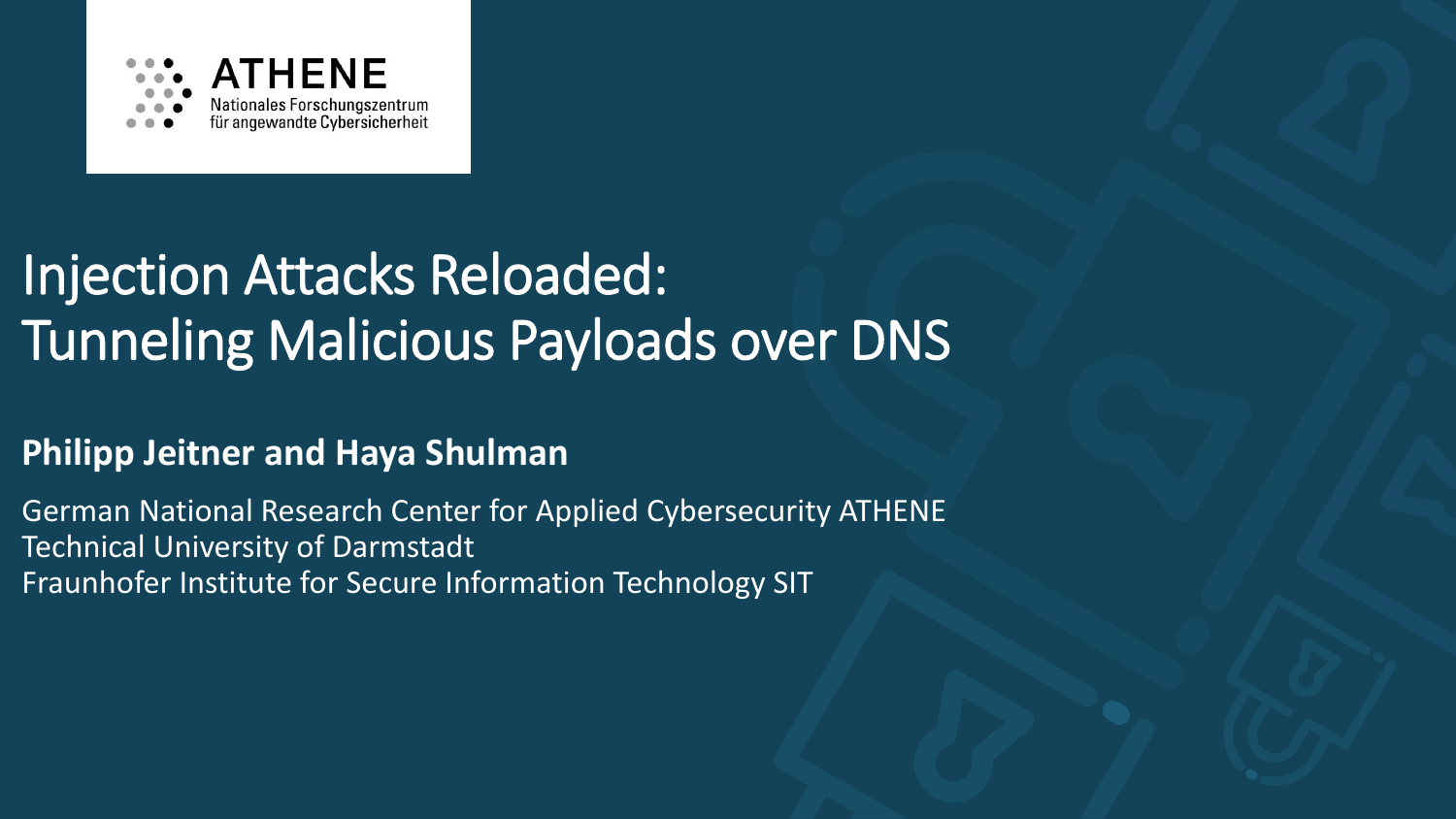## **Motivation**

## *"Be strict when sending and tolerant when receiving"* [RFC1958]

- DNS follows the general internet end-to-end principle
	- Resolvers should pass unknown data unchanged [RFC3597]
- Validation must be handled by endpoints, ie. applications
	- Applications are bad at handling unexpected inputs
- **Can we abuse the DNS transparency for attacks?**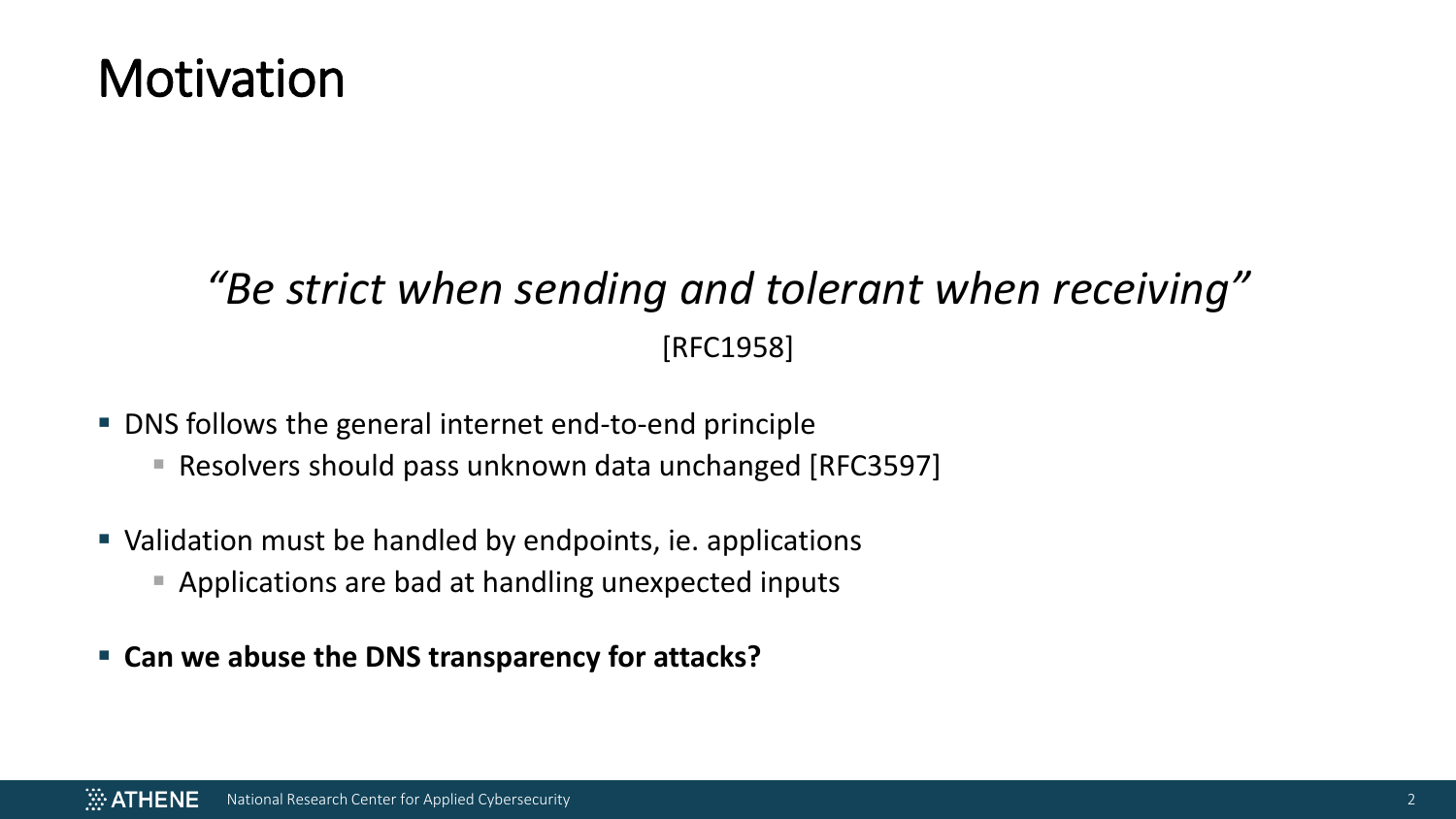# Typical DNS resolution chain

### **1. Application triggers a query**

■ Forwarded to the nameserver

### **2. Nameserver provides record in line-format**

■ Record data can contain any value

#### **3. Resolver**

■ Forwards the record - Treats data transparently

### **4. Stub-resolvers / DNS-library**

 $\blacksquare$  Translates the line-format DNS data into textual form

### **5. Application**

 $\blacksquare$  Handles the data

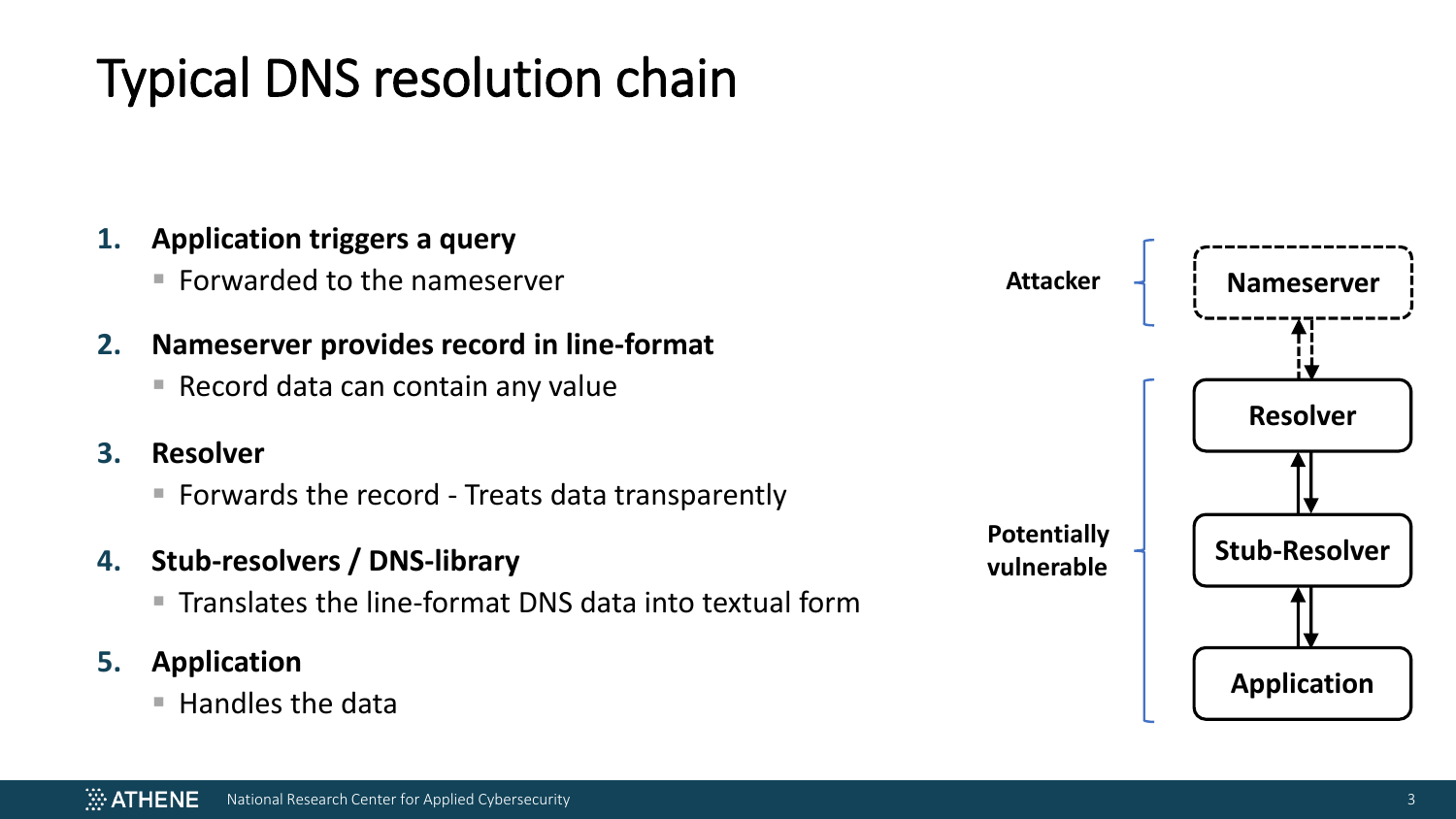## Handling in DNS resolvers (1)

#### ▪ **Resolvers should handle data transparently**

■ so what is the problem?

#### ▪ **2 Formats for domain names**

- Text format: Labels are separated with period (.)
- Line format: List of labels, length of each label is prepended

### ▪ **What happens if …**

- Labels contain non-printable chars (ie. NULL)
- Labels contain periods (.) ?

| $\boxed{03 61 2e 62 02 3c 3e 03 63 6f 6d 00}$                                                                         |  |  |  |  |  |  |
|-----------------------------------------------------------------------------------------------------------------------|--|--|--|--|--|--|
| $\vert$ label $a \vert$ . $\vert b \vert$ label $\vert < \vert > \vert$ label $\vert c \vert$ O $\vert m \vert$ label |  |  |  |  |  |  |

#### Domain Name in **line-format**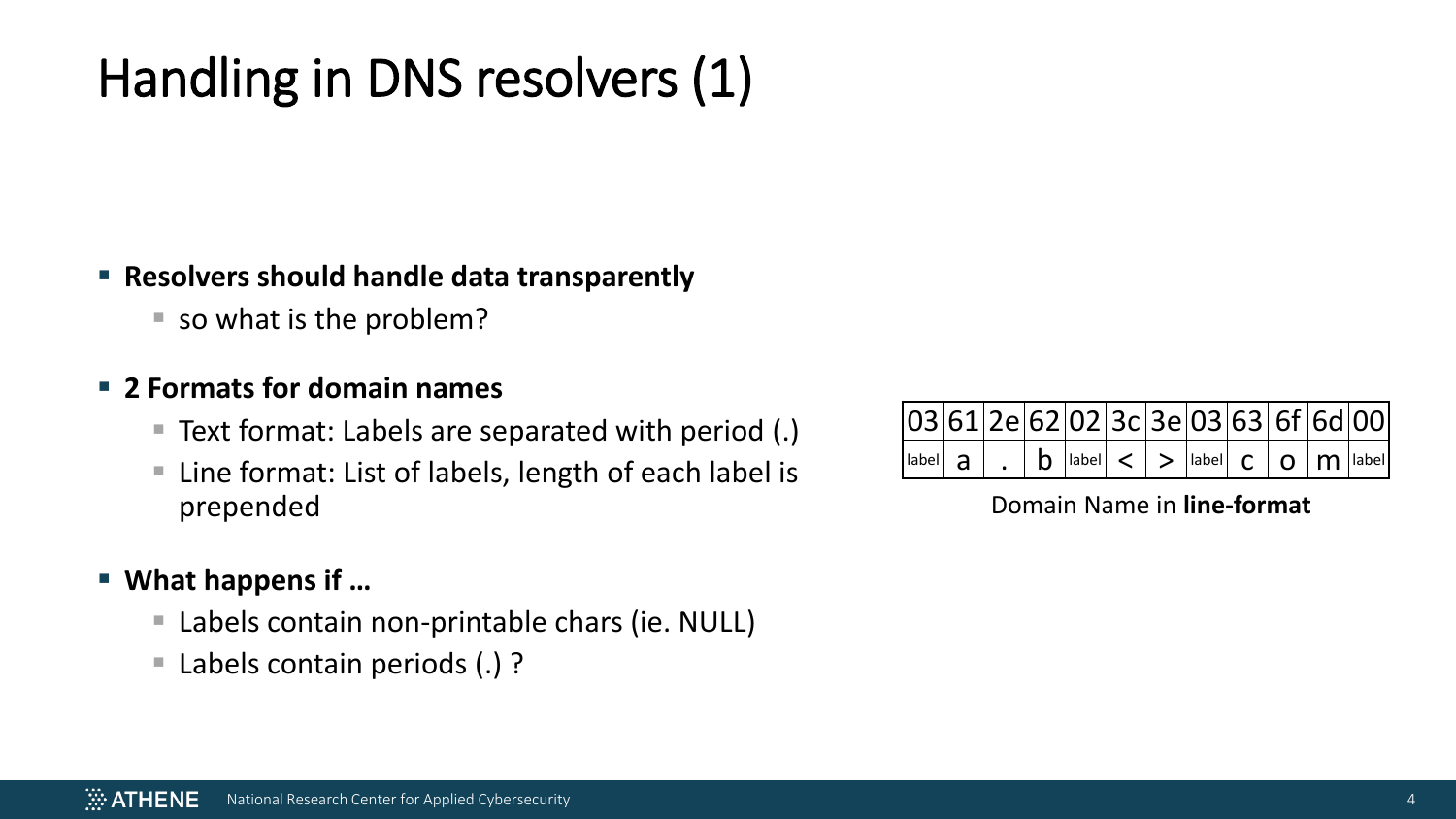## Handling in DNS resolvers (2)

### ▪ **Do resolvers handle DNS data transparently?**

- In-lab: **yes**
- Public resolvers: **1 out of 11** misinterpret period-in-label
- In-the-wild: 8% vulnerable to cache-poisoning due to misinterpretation (zero or period)

| attacker.com                     |  | IN CNAME victim.com\000.attacker.com |
|----------------------------------|--|--------------------------------------|
| victim.com\000.attacker.com IN A |  | 6.6.6.6                              |
| victim.com                       |  | IN A 1.1.1.1                         |

- **1. Injection: Ask for attacker.com**
	- Record is processed, cached
- **2. Validation: Ask for victim.com**
	- $\blacksquare$  Resolver will answer with victim.com IN A **6.6.6.6**

#### **Resolvers tested:**

*In lab:*  7 recursive, 4 forwarders

*Public:*  11 public resolvers

*In-the-wild:*  1.3 million open resolvers from censys dataset.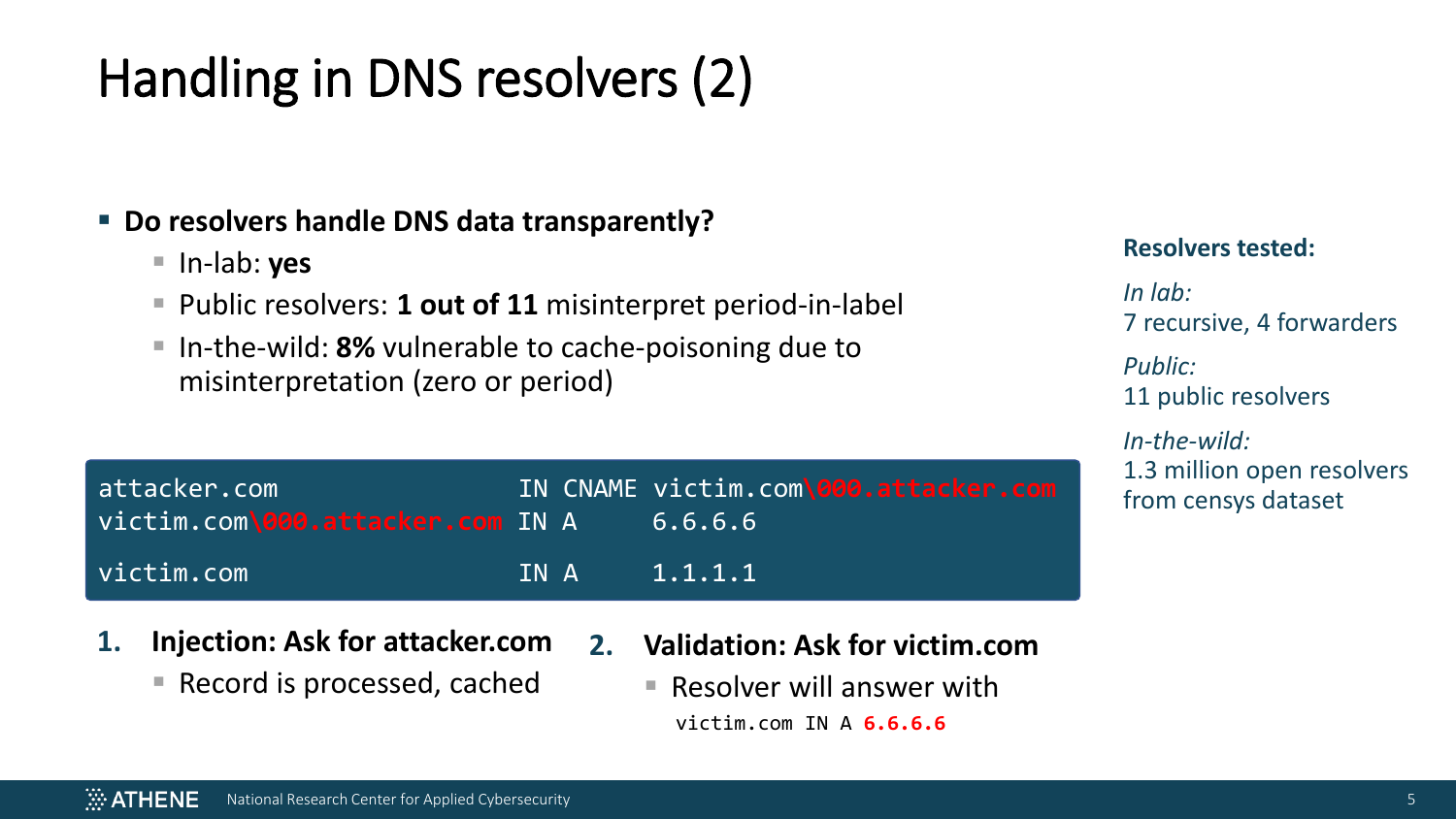#### $\ddot{\mathbb{Z}}$  ATHENE National Research Center for Applied Cybersecurity 6

## Handling in stub resolvers

### ▪ **Same problems as in resolvers**

### ▪ **Domain names vs. hostnames**

- $\blacksquare$  Domain names can contain any data
	- $\blacksquare$  And resolvers do not filter
- Hostnames can only contain [a-z0-9-.] [RFC952]
- POSIX: libc resolvers operate on hostnames
- So stub-resolvers should validate!

### ■ **Do they?**

- Only 1 out of 10 validates
- 7 out of 10 misinterpret zero or period **Water 2008** Stub resolver by default but offers a builtin-one.

| <b>Test</b>     | <b>Base</b> |         | $^\text{\textregistered}$ |                         | \000                       | <b>XSS</b> | SQL           | <b>ANSI</b> |
|-----------------|-------------|---------|---------------------------|-------------------------|----------------------------|------------|---------------|-------------|
| Payload (Fig.9) | 1.1.1.1     | 2.2.2.2 | 3.3.3.3                   | 5.5.5.5                 | 4.4.4.4                    | 6.6.6.6    | 7.7.7.7       | 8.8.8.8     |
| glibc           |             | Х       | Х                         | X                       | Х                          | Х          | Х             | Х           |
| musl            |             |         |                           | √                       |                            | √          | ℐ             |             |
| dietlibc        |             |         |                           |                         |                            | ৶          | J             |             |
| uclibe          |             |         |                           | J                       | √                          | ৶          | √             |             |
| windows         |             |         |                           |                         |                            | √          | √             |             |
| netbsd          |             |         | ✓                         | $\sqrt{2}$              | $\mathcal{N}$ <sup>2</sup> | √          | √             | ✔           |
| mac os x        |             |         |                           | $\sqrt{2}$              |                            | √          | ✔             |             |
| $\text{go}^*$   |             |         |                           |                         | $\blacktriangledown$       | √          | $\mathscr{A}$ |             |
| openjdk8*       |             | Х       |                           | $\overline{\mathsf{v}}$ | $\blacklozenge$            | $\sqrt{4}$ | ℐ             | √           |
| node            |             |         |                           | $\sqrt{2}$              |                            |            |               |             |

 $\checkmark$ : Vulnerable.<sup>2</sup>: output was escaped.<sup>3</sup>: Zero-byte did not stop output.

<sup>4</sup>: Alternative XSS payload with " " instead of " / ".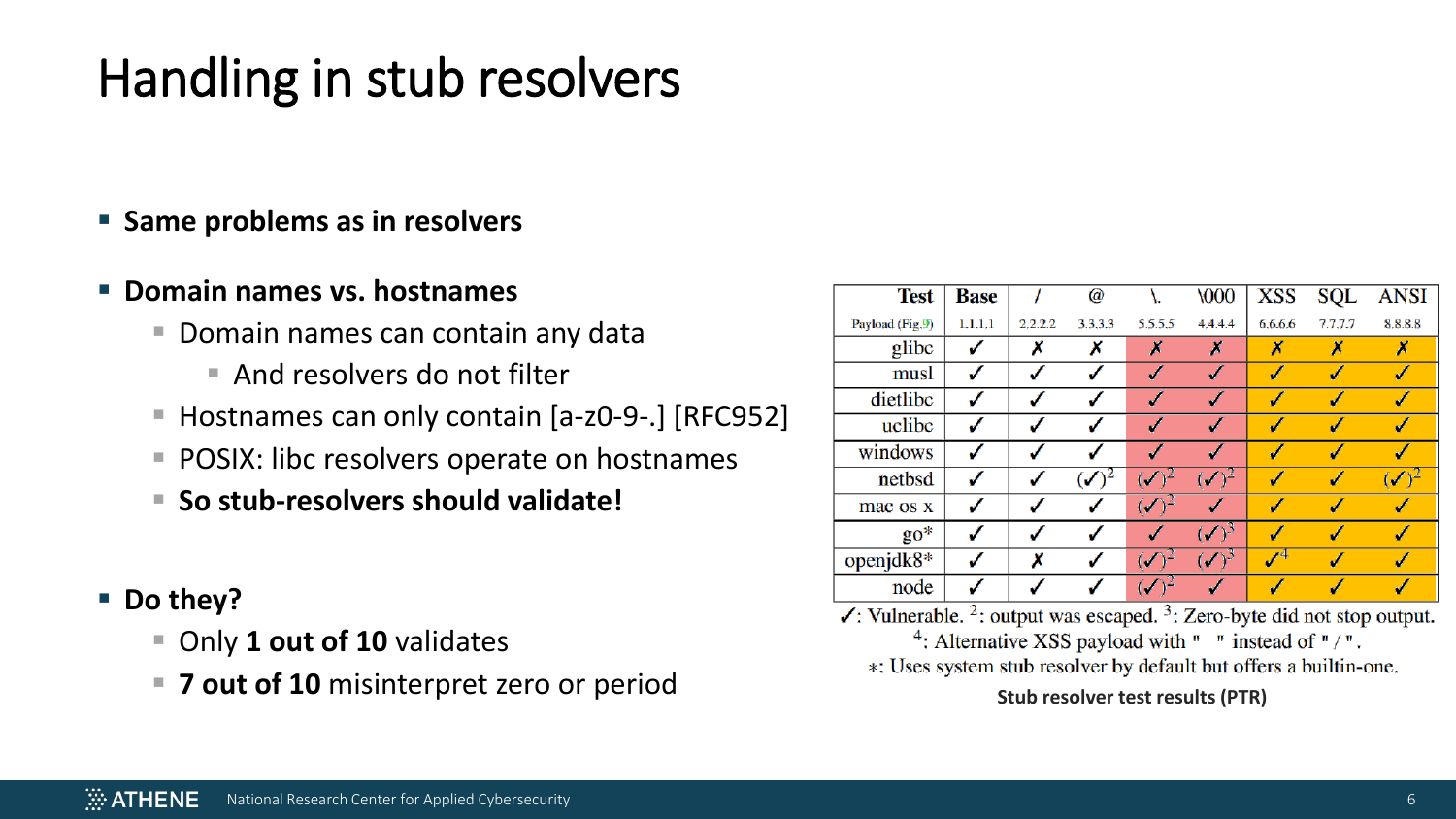# Handling in applications (1)

- **Stub-resolvers do not validate…**
- So applications have to do it. However, ...
	- DNS data seems to come from the OS
		- $\blacksquare$  might lead the developer to think it is trusted
	- Application developers are not DNS developers
		- $\blacksquare$  they might not be aware that DNS records can contain any value
- So do applications validate DNS input?
	- **No.** None of the applications did validate.
	- **8** applications have vulnerabilities due to this: XSS, Stack overflow, Buffer Overflow, Config injection, … **Applications tested**

| <b>DNS Use-</b> | <b>Application Trigger</b> |             | <b>Set</b> | <b>Uses</b> | Vali-    | <b>Input</b>  | <b>Attack</b> |
|-----------------|----------------------------|-------------|------------|-------------|----------|---------------|---------------|
| <b>Case</b>     |                            | Query       |            | libc        | dates    | use           | found         |
| <b>Address</b>  | Chrome                     | js, html    |            | yes         | no       | cache         | no            |
| lookups         | Firefox                    | js, html    |            | yes         | no       | cache         | no            |
| (A, CNAME)      | Opera                      | js, html    |            | yes         | no       | cache         | no            |
|                 | Edge                       | js, html    |            | yes         | no       | cache         | no            |
|                 | unscd                      | client app  |            | yes         | no       | cache         | no            |
|                 | java                       | client app  |            | both        | no       | cache         | no            |
|                 | ping(win32)                | х           | Х          | yes         | no       | display       | yes           |
| discovery       | openjdk                    | login       | Х          | no          | no       | create URL    | yes           |
| (MX, SRV,       | ldapsearch                 | login       | Х          | no          | no       | create URL    | no            |
| NAPTR)          | radsecproxy                | login       |            | no          | no       | configure     | yes           |
| Reverse         | ping(linux)                | Х           | Х          | yes         | no       | display       | yes           |
| lookups         | trace(linux)               | X           | Х          | yes         | no       | display       | yes           |
| (PTR)           | <b>OpenWRT</b>             | Х           | ping       | yes         | no       | display       | yes           |
|                 | openssh                    | login       |            | yes         | no       | display, log  | yes           |
| Authentication  | policyd-spf                | <b>SMTP</b> |            | no          | no       | text protocol | no            |
| (TXT, TLSA)     | libspf <sub>2</sub>        | <b>SMTP</b> |            | no          | $\equiv$ | parse         | yes           |
| All             | <b>Resolvers</b>           |             | client app |             | some     | cache         | yes           |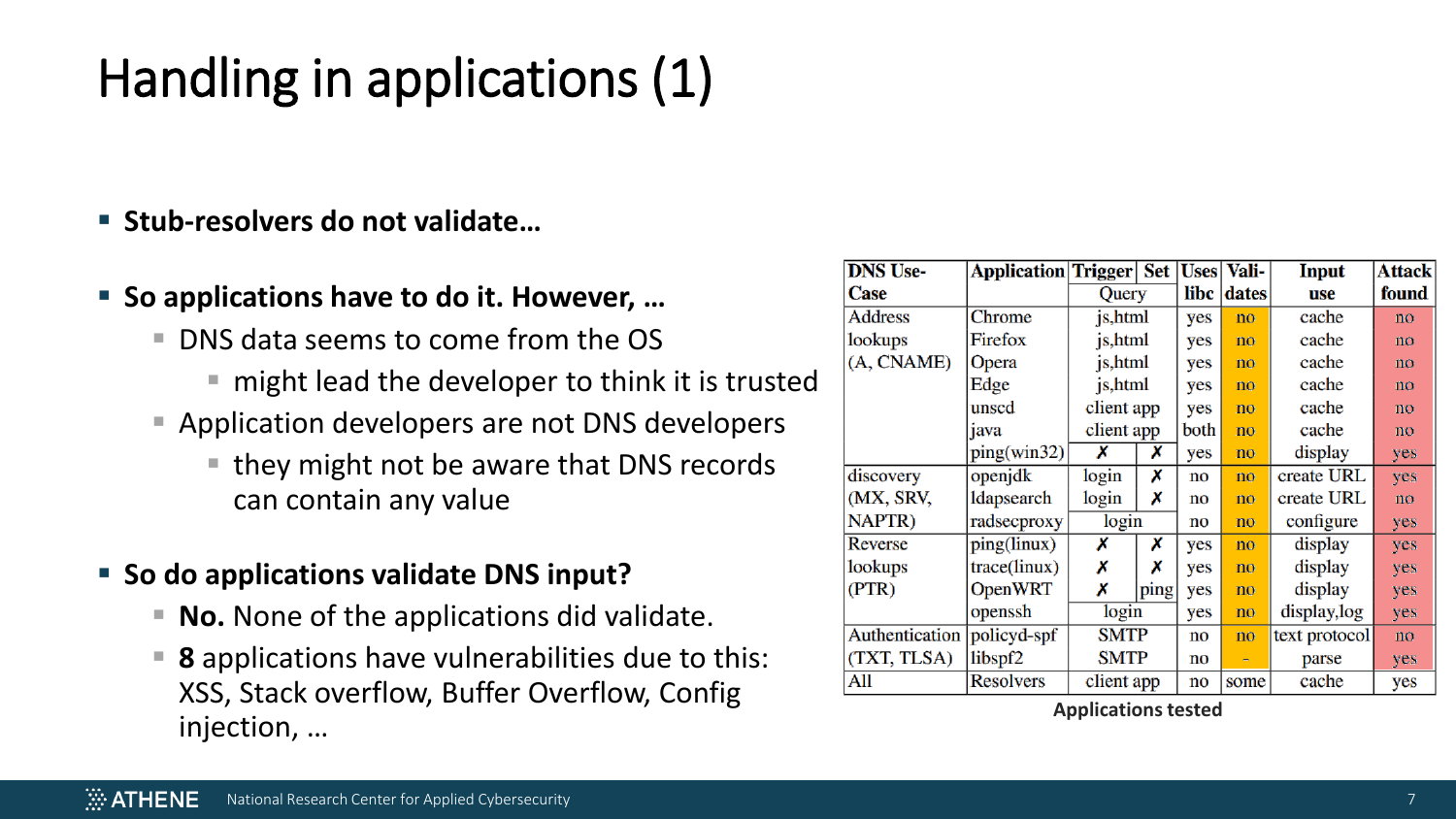# Handling in applications (2)

#### ▪ **What makes applications vulnerable?**

- Attacker must trigger a DNS query
- Query result must be used somewhere where injection attacks are possible
	- HTML
	- $\blacksquare$  Caches
	- Inter-process communication

▪ …

- **Example vulnerabilities** (right)
	- XSS in OpenWRT
	- ANSI escape code injection into ping



| $PS C:\Upsilon\$                                                                                                                                                                                                                                           |                                                                                                                           |  |  |  |  |  |  |
|------------------------------------------------------------------------------------------------------------------------------------------------------------------------------------------------------------------------------------------------------------|---------------------------------------------------------------------------------------------------------------------------|--|--|--|--|--|--|
| Reply from<br>Reply from the control of the control of the control of the control of the control of the control of the control of the control of the control of the control of the control of the control of the control of the control of t               | Pinging Hello.a.cnameansi. The same of the set of data:<br>: bytes=32 time=129ms TTL=127<br>: bytes=32 time=100ms TTL=127 |  |  |  |  |  |  |
| Ping statistics for<br>Packets: Sent = 2, Received = 2, Lost = $\theta$ ( $\theta\%$ loss),<br>Approximate round trip times in milli-seconds:<br>Minimum = $100ms$ , Maximum = $129ms$ , Average = $114ms$<br>Control-C<br>$PS C:\Upsilon \longrightarrow$ |                                                                                                                           |  |  |  |  |  |  |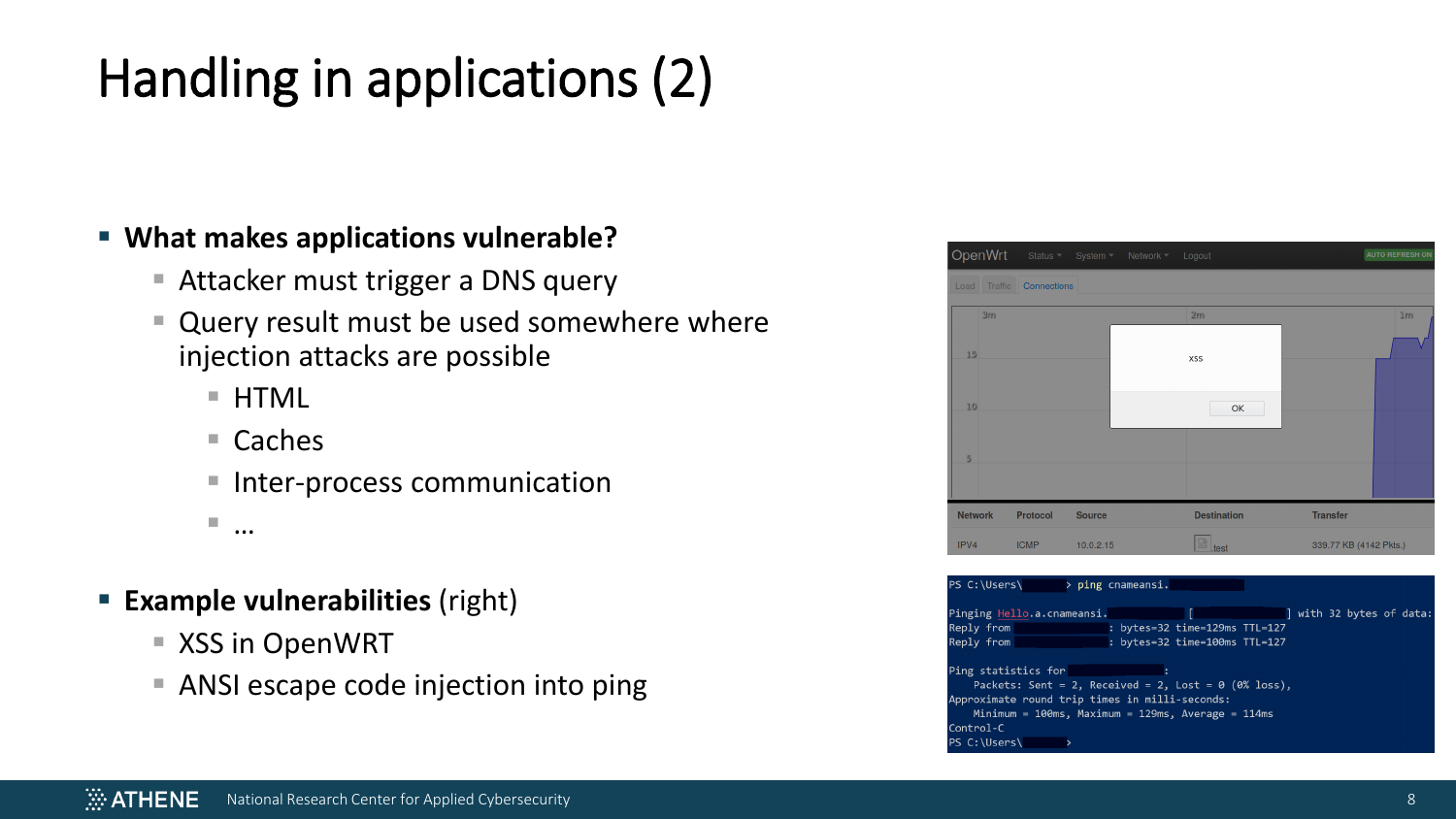## **Conclusions**

#### ▪ **Misinterpretations and wrong processing all the way**

#### ■ Standardization for stub-resolvers is lacking

■ POSIX only defines "hostnames", but no format

#### ▪ **Missing knowledge**

- Differences between DNS line format, text format and hostnames are not widely known
- Developers are not are that input from DNS is untrusted

#### ▪ **Mitigations:**

- Fix application vulnerabilities: CVE-2021-20314, CVE-2021-32019
- Stub-resolver developers agree to apply hostname checking
- Resolvers: Test your resolver at *https://xdi-attack.net/*